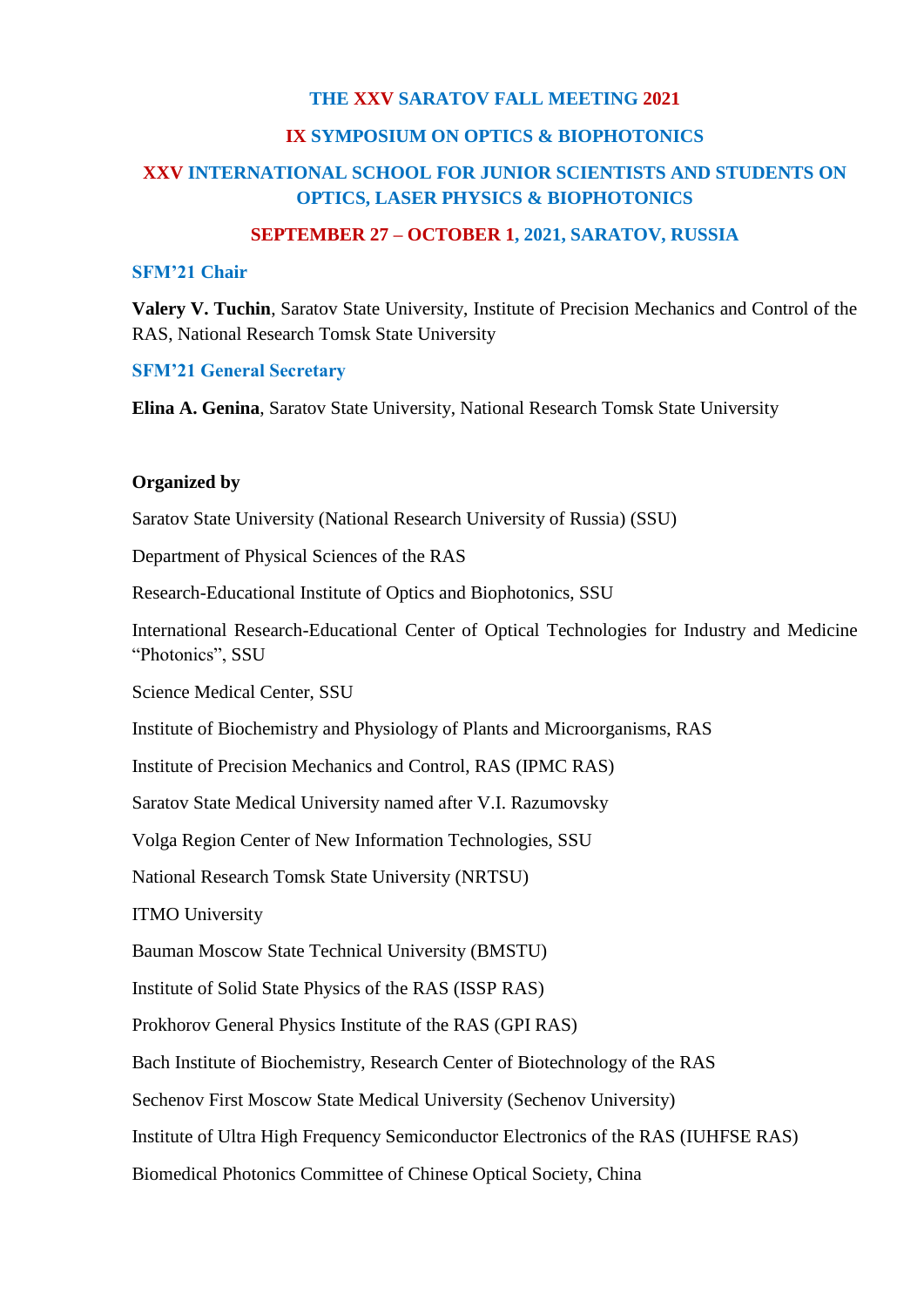SPIE Student Chapters of SSU, BMSTU, ISSP RAS, and Samara University

OSA Student Chapters of SSU and BMSTU

### **In cooperation with**

Russian Society for Photobiology

Saratov Science Center of the RAS

Biophotonics.World - The Worldwide Consortium Biophotonics4Life

EPIC – European Photonics Industry Consortium

### **Co-sponsored by**

Ministry of Science and Higher Education of the Russian Federation

Saratov State University

RAS – Russian Academy of Sciences

SPIE – The International Society for Optics and Photonics

OSA – The International Optical Society

IEEE – Institute of Electrical and Electronics Engineers

Russian Technology Platform "The Medicine of the Future"

Russian Technology Platform "Photonics"

European Technology Platform "Photonics21"

Samara University

National Research Tomsk State University, RF Governmental grant No. 075-15-2021-615

INJECT RME LLC, Saratov, Russia

SPE Nanostructed Glass Technology, Saratov, Russia

### **General Program Committee**

**Valery M. Anikin**, Saratov State University

**Lev M. Babkov**, Saratov State University

**Alexey N. Bashkatov**, Saratov State University

**Kirill V. Berezin**, Saratov State University

**Walter Blondel**, University of Lorraine, Nancy, France

**Alexei A. Bogdanov**, University of Massachusetts, USA; Research Center of Biotechnology of the RAS, Moscow

**Michael V. Davidovich**, Saratov State University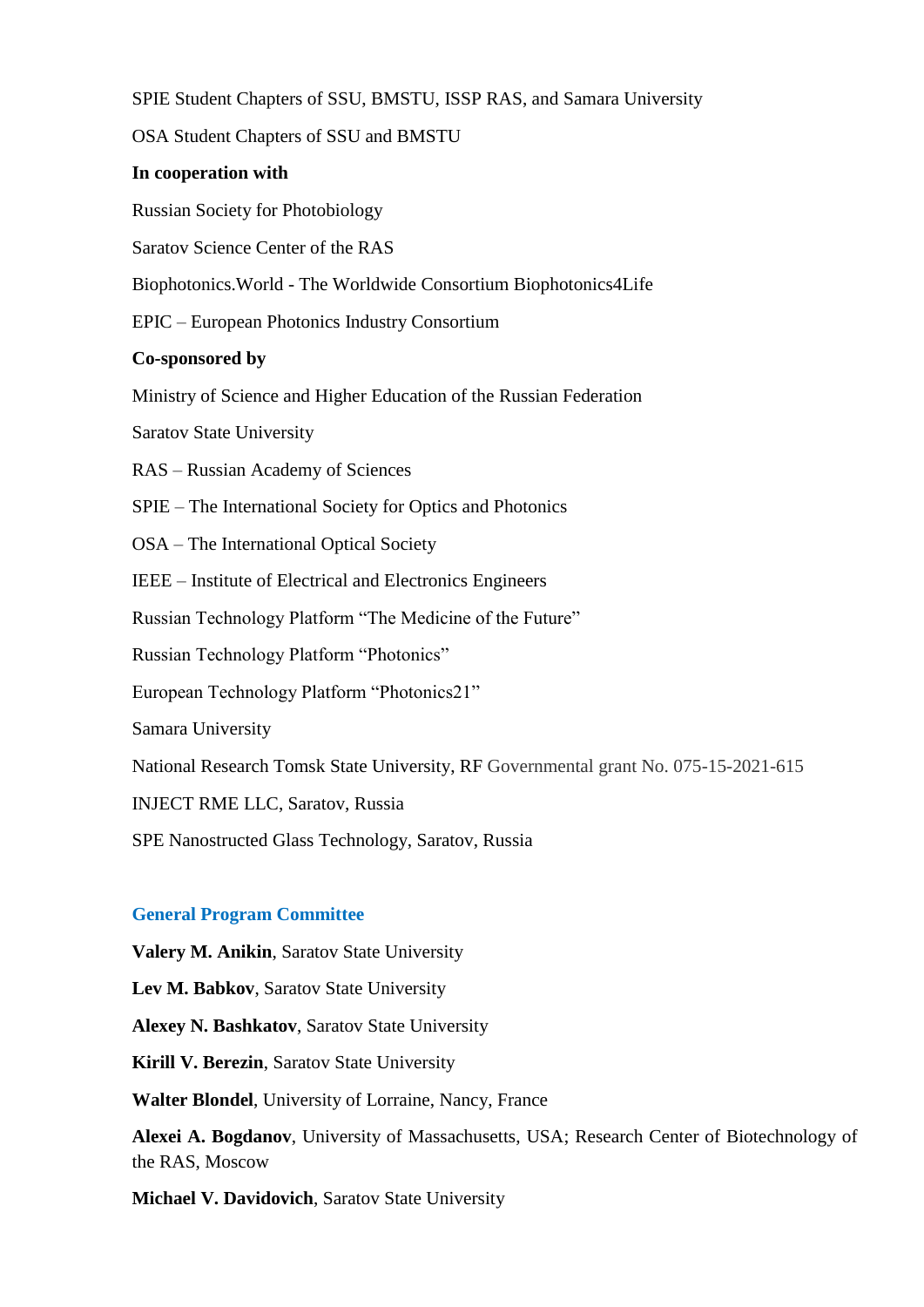**Vladimir L. Derbov**, Saratov State University

**Irina N. Dolganova**, Institute of Solid State Physics of the RAS, Bauman Moscow State Technical University

**Aleksey K. Fedorov**, Russian Quantum Center, Moscow

**Ekaterina I. Galanzha**, University of Arkansas for Medical Sciences, USA

**Elina A. Genina**, Saratov State University

**Olga E. Glukhova**, Saratov State University

**Dmitry A. Gorin**, SkolTech, Saratov State University

**Nikolai G. Khlebtsov**, Institute of Biochemistry and Physiology of Plants and Microorganisms of the RAS, Saratov State University

**Evgeniy O. Kiktenko**, Russian Quantum Center, Moscow

**Yury V. Kistenev**, National Research Tomsk State University

**David G. Kochiev**, Prokhorov General Physics Institute of the RAS

**Vyacheslav I. Kochubey**, Saratov State University

**Gennady A. Komandin**, Prokhorov General Physics Institute of the RAS

**Sergey A. Kozlov**, ITMO University

**Vladimir N. Kurlov**, Institute of Solid State Physics of the RAS

**Jürgen Lademann**, Charité-Universitätsmedizin Berlin, Germany

**Kirill V. Larin**, University of Houston, USA, Saratov State University, National Research Tomsk State University

**Martin Leahy**, National University of Ireland, Galway, Ireland

**Viktor B. Loshchenov**, Prokhorov General Physics Institute of the RAS

**Dmitry S. Ponomarev**, Institute of Ultra High Frequency Semiconductor Electronics of the RAS, Moscow

**Juergen Popp**, Institute of Photonic Technology, Jena, Germany

**Dmitry E. Postnov**, Saratov State University

**Alexander B. Pravdin**, Saratov State University

**Alexander V. Priezzhev**, International Laser Center, Moscow State University

**Qingming Luo**, Hainan University, China

**Igor V. Reshetov**, Sechenov University

**Alexander P. Savitsky**, Bach Institute of Biochemistry, Research Center of Biotechnology of the RAS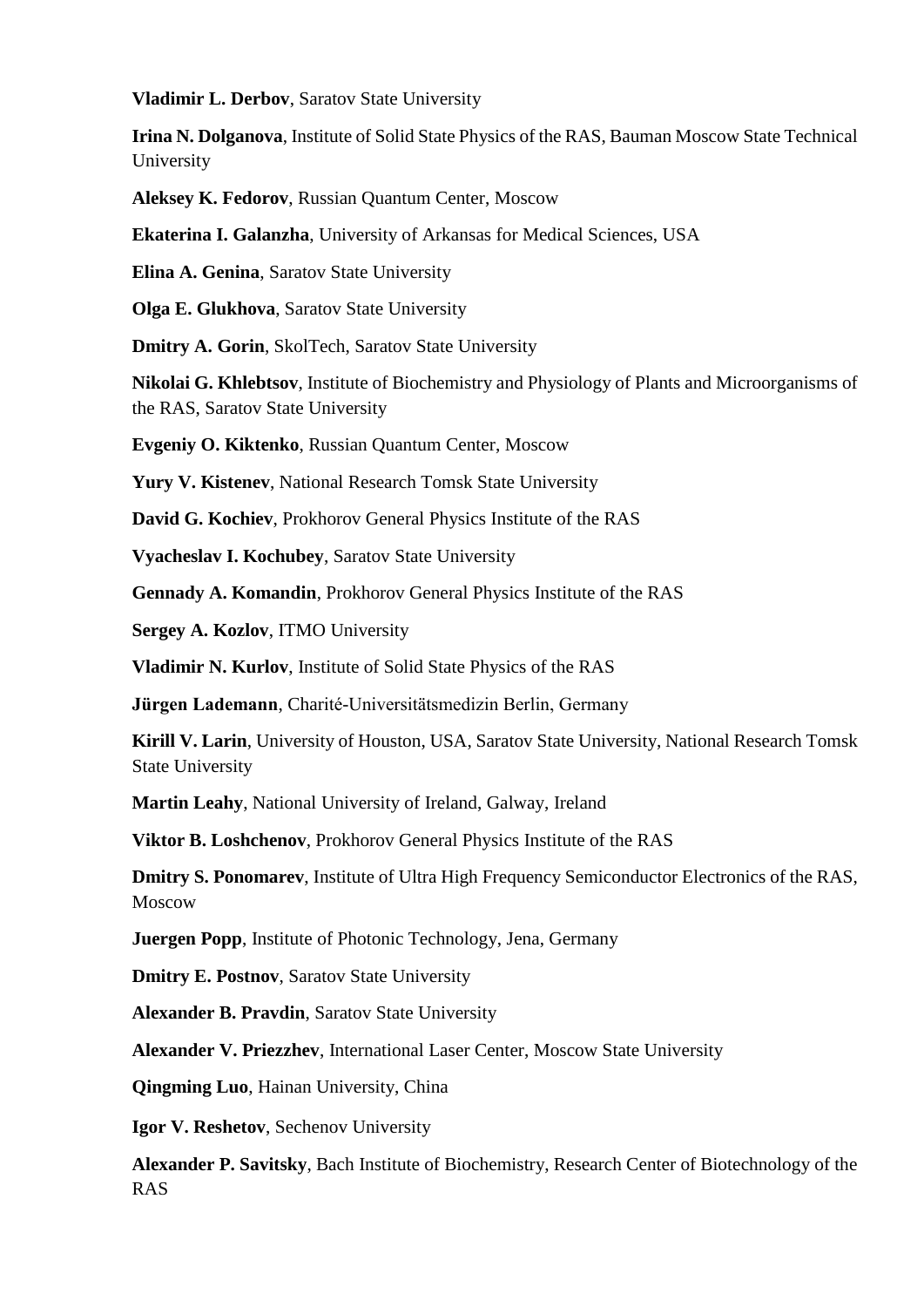## **Oxana V. Semyachkina-Glushkovskaya**, Saratov State University

**Alexander M. Sergeev**, Institute of Applied Physics of the RAS, Nizhny Novgorod

**Ivan A. Shcherbakov**, Prokhorov General Physics Institute of the RAS

**Alexander P. Shkurinov**, Institute for Laser and Information Technologies of the RAS, International Laser Center, Moscow State University

**Igor E. Spector**, Prokhorov General Physics Institute of the RAS

**Petr S. Timashev**, Sechenov University

**Valery V. Tuchin (Chair)**, Saratov State University, Institute of Precision Mechanics and Control of the RAS, National Research Tomsk State University

**Ilya V. Turchin**, Institute of Applied Physics of the RAS, Nizhny Novgorod

**Elena V. Zagaynova**, Lobachevsky State University of Nizhny Novgorod, Privolzhsky Research Medical University, Nizhny Novgorod

**Valery P. Zakharov**, Samara University

**Zeev Zalevsky**, Bar Ilan University, Israel

**Kirill I. Zaytsev**, Prokhorov General Physics Institute of the RAS, Bauman Moscow State Technical University

**Vladimir P. Zharov**, University of Arkansas for Medical Sciences, USA, Saratov State University

**Dan Zhu**, Britton Chance Center for Biomedical Photonics, Huazhong University of Science and Technology, China

**Dmitry A. Zimnyakov**, Yuri Gagarin State Technical University of Saratov, Institute of Precision Mechanics and Control of the RAS

## **Organizing Committee**

## **Chair**

**Vladimir L. Derbov**, Saratov State University

## **Members**

**Garif G. Akchurin**

**Georgy G. Akchurin** 

**Alexey N. Bashkatov** 

**Kirill V. Berezin** 

**Nikita V. Chernomyrdin** 

**Vadim D. Genin** 

**Oleg V. Grishin**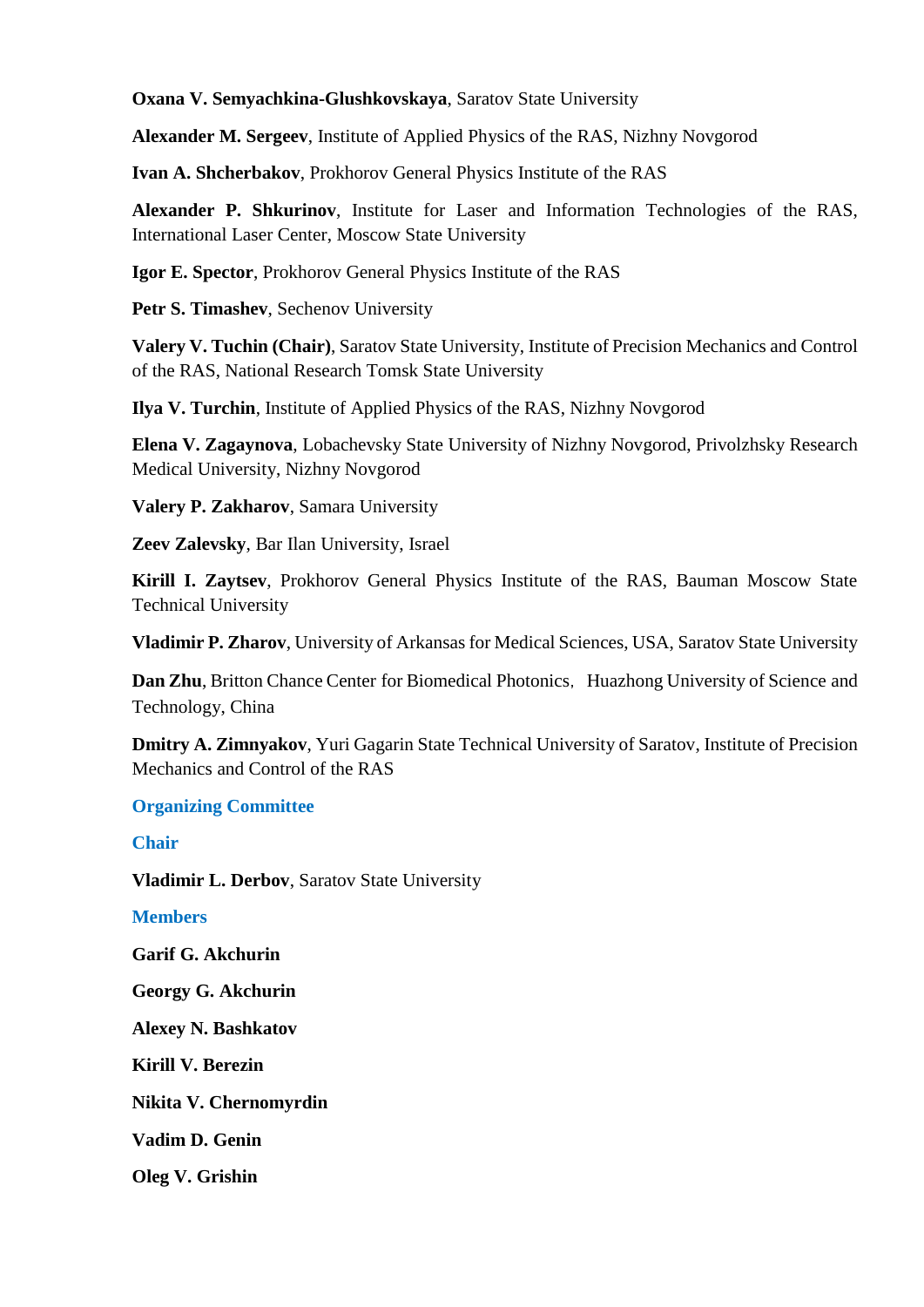- **Anton A. Dyachenko**
- **Natalia I. Kazadaeva**
- **Vitaly A. Khanadeev**
- **Anna S. Kolesnikova**
- **Andrey I. Konyukhov**
- **Nina A. Lakodina**
- **Ekaterina N. Lazareva**
- **Anton Yu. Sdobnov**
- **Tatiana A. Sergeeva**
- **Marina E. Shvachkina**
- **Vladislav V. Shunaev**
- **Andrey A. Shuvalov**
- **Georgy V. Simonenko**
- **Olga A. Smolyanskaya**
- **Maria V. Storozhenko**
- **Elena S. Stiukhina**
- **Polina A. Timoshina**
- **Daria K. Tuchina**
- **Dmitry D. Yakovlev**
- **Irina Yu. Yanina**
- **Anastasiya A. Zanishevskaya**

### **Internet group**

### **Co-chairs**

**Michael M. Slepchenkov & Ivan V. Fedosov**, Saratov State University

### **Members**

**Arkady S. Abdurashitov**, SkolTech, Moscow

**Maxim A. Kurochkin**, SkolTech, Moscow

**Andrew L. Lopez, III**, Washington University in St. Louis

**Isabella A. Serebryakova**, Saratov State University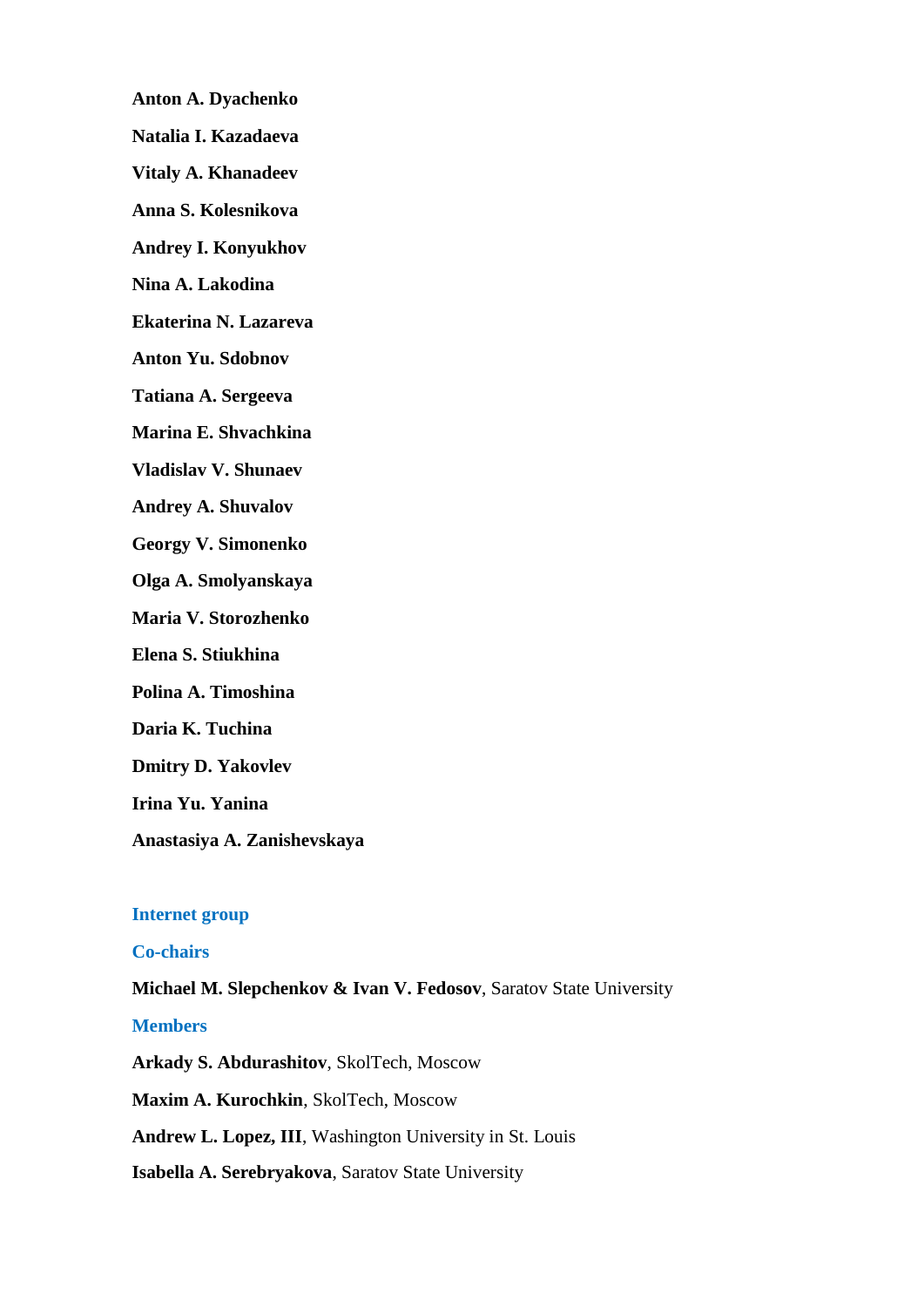## **Andrey V. Slepnev**, Saratov State University

The main goal of SFM'21 is to present and discuss recent developments and applications of optical and laser technologies in biology and medicine, precise mechanics and control of tissues and cells, coherent optics of random and ordered media, material and environmental sciences, nonlinear dynamics of laser systems, laser physics, spectroscopy and molecular modeling, nanophotonics and nanobiophotonics.

Specific problems of imaging and engineering of eukaryotic genomes, laser femtosecond optoporation of cells and tissues for transfection of cells in situ, remote controllable nanostructured systems for site specific delivery and diagnostics, development of technologies for optical 'disruption' of the blood-brain barrier and personalized treatment of aggressive forms of glial tumors, combined thermographic and terahertz imaging of tissues in the diagnosis of skin and mucous membranes, photoacoustic technologies for early theranostics of metastatic tumors, discovery of fundamental sleep mechanisms for breakthrough technologies of neurorehabilitation medicine, and development of methods for screening-wise non-invasive diagnostics of viral and bacterial respiratory infections using laser spectroscopy and machine learning will be discussed.

The main attention will be paid to basic research of interactions of coherent, low-coherent, polarized, spatially- and temporally-modulated electromagnetic radiation within the broad wavelength range from x-rays to terahertz with inhomogeneous scattering media and biological tissues and cells. Elastic, inelastic (Raman, SERS and CARS) and dynamic light scattering, Doppler, photoacoustic, photothermal and nonlinear interactions, tissue and cell mechanics, and photobiological effects will be considered.

On this basis, the variety of laser and optical technologies for medical diagnostics, therapy, surgery, and light dosimetry, as well as for diagnostics and imaging of random and ordered media will be presented. Studies on lasers, fibers, and microstructured waveguides will be discussed. Plasmonics and biosensing will be one of the key features of the meeting.

**Official languages** of the meeting are English and Russian.

**Culture program** Visits to Conservatoire, Theaters, and Museums, 2-hour Volga-tour.

# **Visa application support**

To apply for visa to Russian Consulate you need an official invitation letter. The following information about you and accompany persons is needed:

1. Passport (valid up to six months after October 1, 2021) number: dates of issue: and of expiry:\_\_\_\_\_\_ (copy of passport page with photo)

2. Date of birth:\_\_\_, place of birth:\_\_\_\_

3. Living address:\_\_\_\_\_\_\_\_\_\_\_\_\_\_\_\_\_\_

- 4. Working position:\_\_\_\_\_\_\_\_\_\_\_\_\_\_\_\_
- 5. Working address:

6. Name of town, where you are going to apply for visa (Russian consulate)